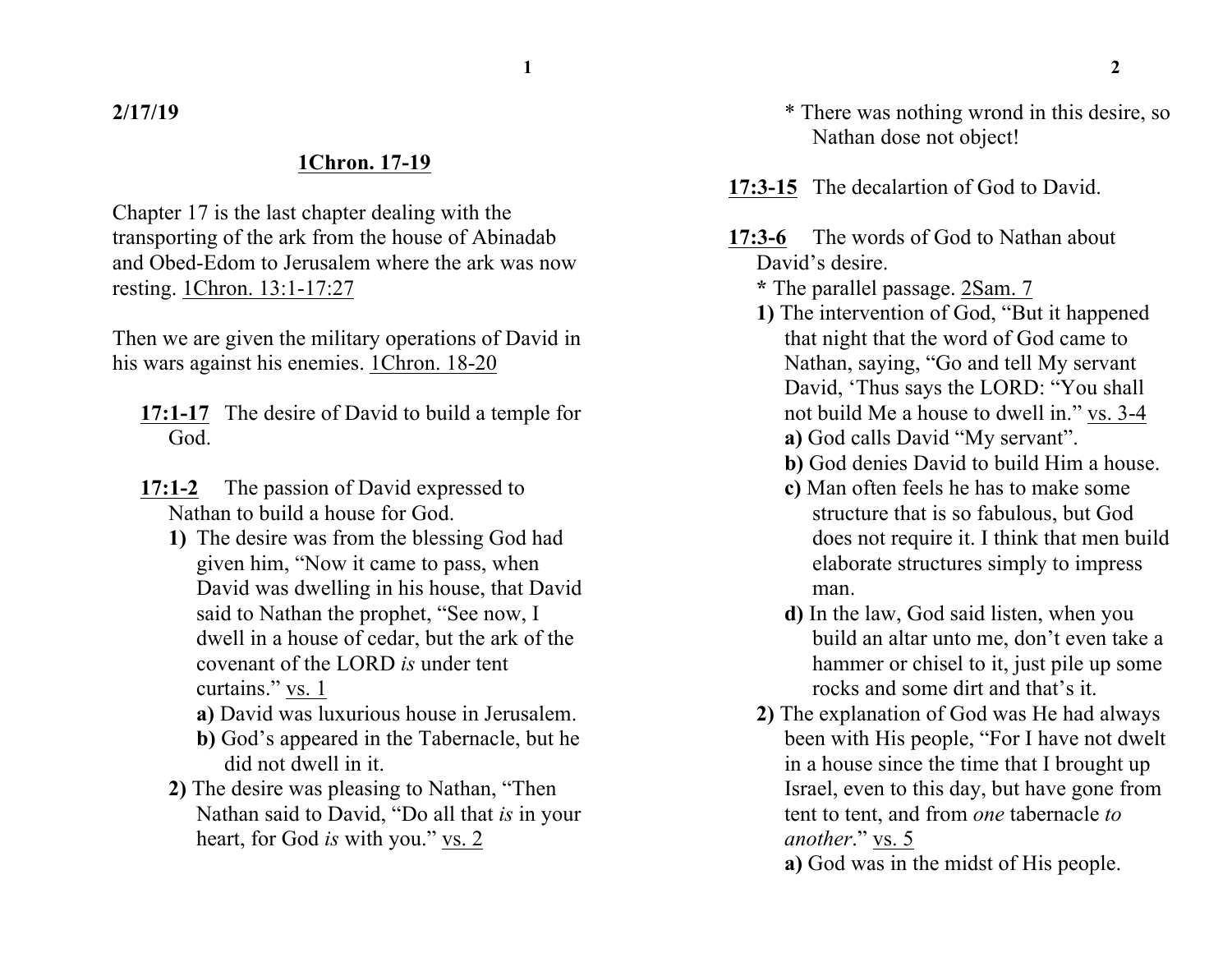**b)** God was one with them.

- **3)** The question God asked Nathan, "Wherever I have moved about with all Israel, have I ever spoken a word to any of the judges of Israel, whom I commanded to shepherd My people, saying, 'Why have you not built Me a house of cedar?'" vs. 6
	- **\*** God had never ask such a thing for Himself or commanded it.
- **17:7-10** The words of God for David about having raised him up.
	- **1)** The remnder of his humble beginnings of David, "Now therefore, thus shall you say to My servant David, 'Thus says the LORD of hosts: "I took you from the sheepfold, from following the sheep, to be ruler over My people Israel." vs. 7
		- **a)** He was a mere shepherd boy.
		- **b)** Remember God had rejected Saul? And Samuel went down to the house of Jesse. Every one of his brothers came forth and they were handsome and tall, and everyone that came by, Samuel said, "Oh surely this is the one." And God said, "Nope, nope." The last came in and he said, "Do you have any other sons?" "Oh, well I have a freckled face, redheaded, runt, out watching the sheep." "Why don't you call him in?" The minute David walked in, God said,

"That's the one, anoint him." See cause God doesn't look on the outward appearance, but He looks upon the heart.

- **c)** He was made ruler over God's people.
- **2)** The reminder of David's constant help being God, "And I have been with you wherever you have gone, and have cut off all your enemies from before you, and have made you a name like the name of the great men who *are* on the earth." vs. 8
	- **a)** God had protected David.
	- **b)** God had pomoted the name of David historical greatness.
- **3)** The reminder of the care of God for His people and David, "Moreover I will appoint a place for My people Israel, and will plant them, that they may dwell in a place of their own and move no more; nor shall the sons of wickedness oppress them anymore, as previously, since the time that I commanded judges *to be* over My people Israel. Also I will subdue all your enemies. Furthermore I tell you that the LORD will build you a house." vs. 9-10
	- **a)** God chose the city of Jerusalem for His people to call their own.
	- **b)** The wicked enemies would not oppress them any longer as in the past, but conquer them.
	- **c)** God would build David a house,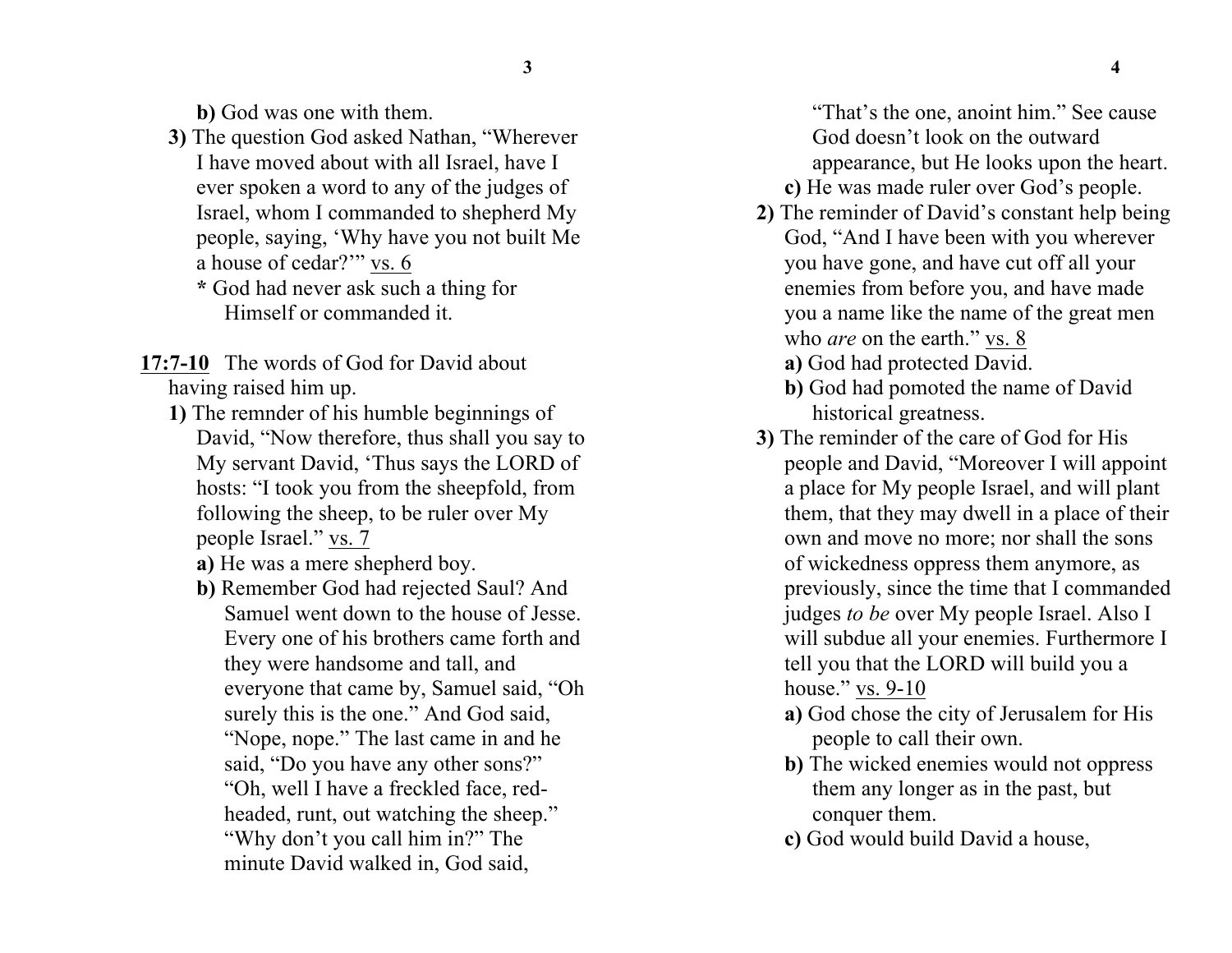- **17:11-15** The words of God to David about to establishing his house.
	- **1)** God would pass the throne to David's son, in the short-term fufilment, "And it shall be, when your days are fulfilled, when you must go *to be* with your fathers, that I will set up your seed after you, who will be of your sons; and I will establish his kingdom." vs. 11
		- **a)** Solomon would sit on the throne of David.
		- **b)** In spite of his brother Adonijah's attempt to usurp the throne.
	- **2)** God would allow the heir to build God a house, "He shall build Me a house, and I will establish his throne forever." vs. 12
		- **a)** Solomon built the temple.
		- **b)** Solomon at the dedication of the temple say, "The heavens of heavens cannot contain You. How is this house going to contain You?" 1Kings 8
	- **3)** God would be with him, "I will be his Father, and he shall be My son; and I will not take My mercy away from him, as I took *it* from *him* who was before you." vs. 13
	- **4)** God would establish His throne in the longterm fuflillment by the Messiah, "And I will establish him in My house and in My kingdom forever; and his throne shall be established forever.""" vs. 14
- **5)** The summary statement, "According to all these words and according to all this vision, so Nathan spoke to David." vs. 15
- **17:16-27** The prayer of David.
	- **1)** The overwelmed state of David, "Then King David went in and sat before the LORD; and he said: "Who *am* I, O LORD God? And what is my house, that You have brought me this far?" vs. 16
		- **a)** The sense of being unworthy of God's goodness, "Who am I, O LORD GOD."
		- **b)** The unpretentiouness, "what is my house, that You have brought me this far?"
	- **2)** The humble expression of gratitude, "And *yet* this was a small thing in Your sight, O God; and You have *also* spoken of Your servant's house for a great while to come, and have regarded me according to the rank of a man of high degree, O LORD God." vs. 17
		- **a)** Sufficent that his house would continue.
		- **b)** But that God had exalted David to have the Messiah come through his line, "Regarded me acording to the rank of man of high degree."
	- **3)** The speechlessness of David, "What more can David *say* to You for the honor of Your servant? For You know Your servant." vs. 18
		- **a)** There were no words.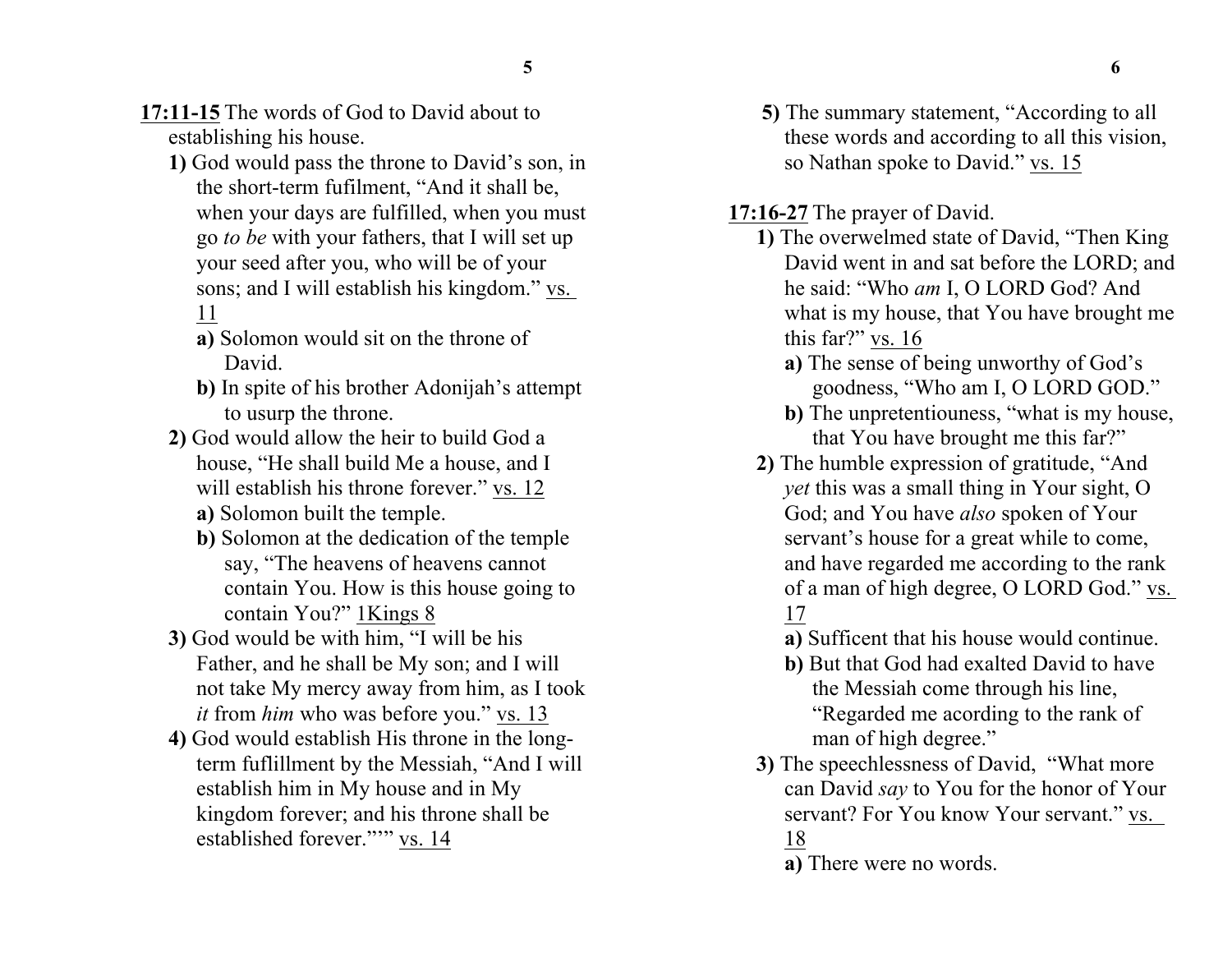**7 8**

- **b)** That God would bestow this honor, knowing David fully and completely.
- **4)** The sovereign mind of God excepted by David, "O LORD, for Your servant's sake, and according to Your own heart, You have done all this greatness, in making known all these great things." vs. 19 **a)** God knows all things.
	- **b)** God chooses what is best.
- **5)** The incomparableness of God stated by David, "O LORD, *there is* none like You, nor *is there any* God besides You, according to all that we have heard with our ears." vs. 20
	- **a)** God is unique, one of a kind.
	- **b)** God reveals His will through His word.
- **6)** The deliverance of His people from Egypt to posses a land David acknowleges, "And who *is* like Your people Israel, the one nation on the earth whom God went to redeem for Himself *as* a people--to make for Yourself a name by great and awesome deeds, by driving out nations from before Your people whom You redeemed from Egypt?" vs. 21
- **7)** The eternal possession of Israel by God, "For You have made Your people Israel Your very own people forever; and You, LORD, have become their God." vs. 22
- **8)** The agreement of David with God's will, "And now, O LORD, the word which You

have spoken concerning Your servant and concerning his house, *let it* be established forever, and do as You have said." vs. 23

- **9)** The resting of David on the ability of God to do as He said, "So let it be established, that Your name may be magnified forever, saying, 'The LORD of hosts, the God of Israel, *is* Israel's God.' And let the house of Your servant David be established before You." vs. 24
- 1**0)** The gratitude of David in response by prayer, "For You, O my God, have revealed to Your servant that You will build him a house. Therefore Your servant has found it *in his heart* to pray before You." vs. 25
- **11)** The resful place of David on the promise of God, "And now, LORD, You are God, and have promised this goodness to Your servant." vs. 26
- 1**2)** The summany statement of David, "Now You have been pleased to bless the house of Your servant, that it may continue before You forever; for You have blessed it, O LORD, and *it shall be* blessed forever." vs. 27
	- **a)** It's all by grace and faith. Paul told the Corinthians, "What do you have that you have not received? And if you have received it, why in the world are you boasting?"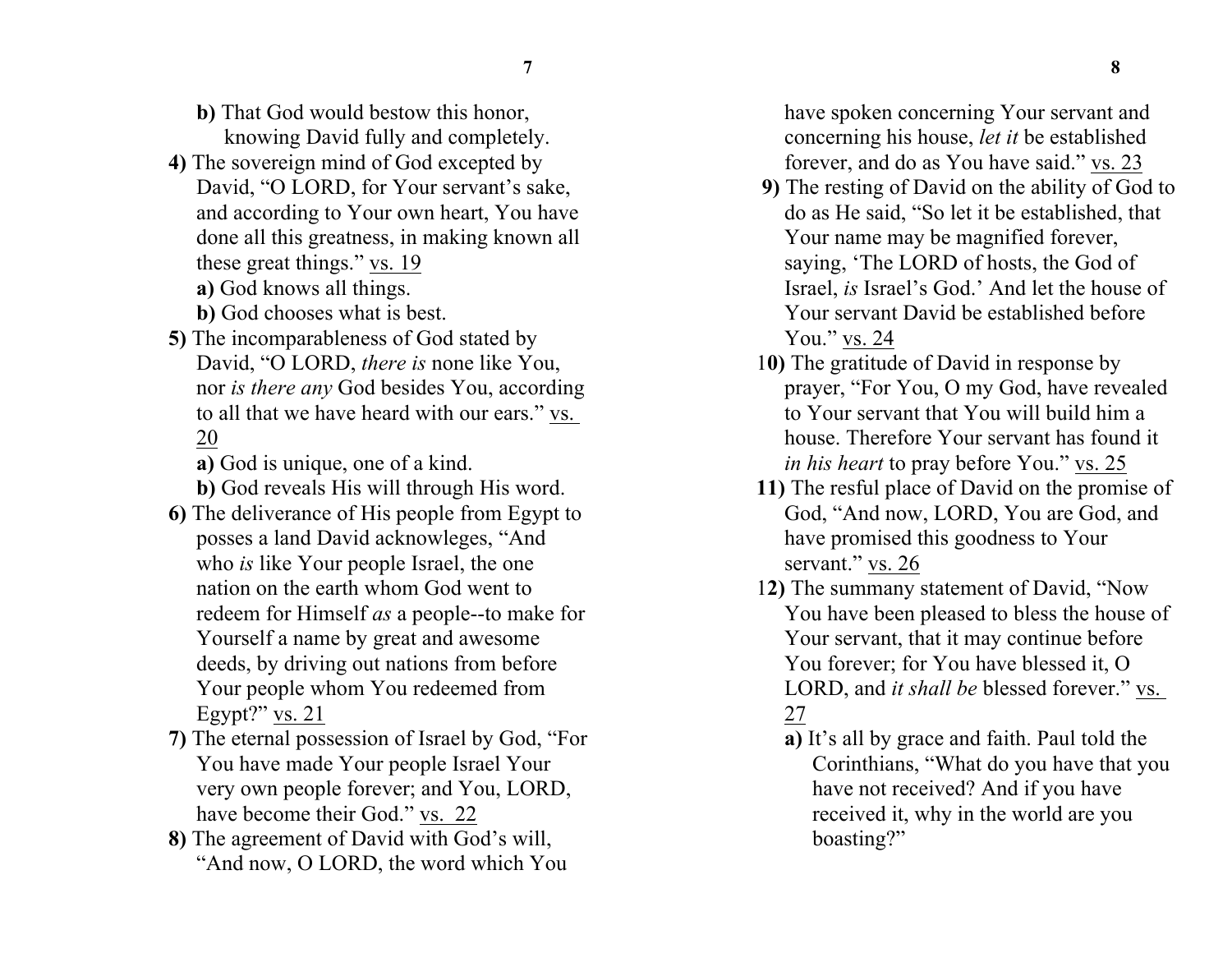**b)** There is a tendency in every one of us, our sinful nature to boast or to exalt ourselves or to think that we deserve more than we really have received. We see it throughout the scriptures, though we have the heroes in the Bible, God paints them with their warts, and their wrinkles, and their flaws. He doesn't hide anything. And so we get the proper response here of one who acknowledges, with proper perspective of the grace of God.

## **18:1-20:8 The military operations of David in war againt his enemies.**

- **18:1-8** The war against the Philistines, Moab, Damascus and Hamoth.
	- **\*** The parallel passage. 2Sam. 8
	- **1)** The defeat of the Philistines, "After this it came to pass that David attacked the Philistines, subdued them, and took Gath and its towns from the hand of the Philistines." vs. 1
		- **a)** The Philistines have been around since the Tower of Bable. Gen. 10:14
		- **b)** They were the constant enemies of Israel, in the area of Gaza, like the Palestinians of today.
- **2)** The defeat of Moab, "Then he defeated Moab, and the Moabites became David's servants, *and* brought tribute." vs. 2
	- \* The Moabites were descendents of Lot by his first daughter. Gen. 19:37
- **3)** The defeat of Hadadezar, "And David defeated Hadadezer king of Zobah *as far as* Hamath, as he went to establish his power by the River Euphrates." vs. 3
	- **\*** The area of Syria that formed a separate kingdom in the times of Saul.
- **4)** The spoils of war taken by David, "David took from him one thousand chariots, seven thousand horsemen, and twenty thousand foot soldiers. And David also hamstrung all the chariot *horses*, except that he spared enough of them for one hundred chariots." vs. 4
	- **\*** David hamstrung most of the horses because the king was not to multiply horses to himself. Deut. 17:16
- **5)** The defeat of the re-enforcements from Damascus, "When the Syrians of Damascus came to help Hadadezer king of Zobah, David killed twenty-two thousand of the Syrians." vs. 5
- **6)** The servitute of David's enemies, "Then David put *garrisons* in Syria of Damascus; and the Syrians became David's servants, *and* brought tribute. So the LORD preserved David wherever he went." vs. 6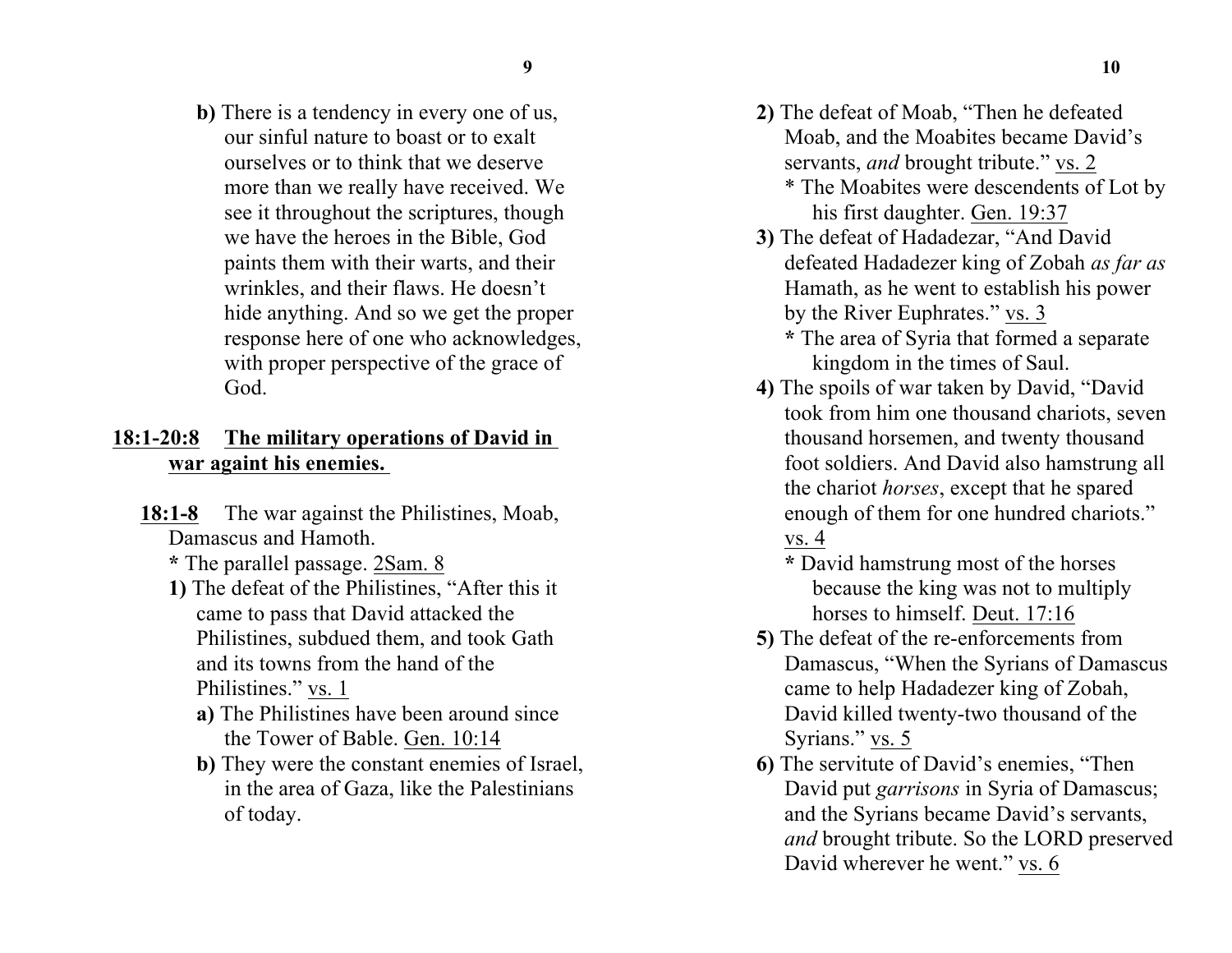- **a)** On Net-flix under title "The Bible's Buries Secrets" a woman archeologist narrates the new view of regarding the validity of the Bible, the it is not accurate.
- **b)** She declares there is not enough evidience to support the existance of David and his kingdom as the Bible records it, while ignoring the accuracy of so much in the Bible.
- **c)** This is the new Post-Modern archeological that is being presented since the mid minties and now to the millinialist.
- **7)** The dedeication of the spoils for the temple, "And David took the shields of gold that were on the servants of Hadadezer, and brought them to Jerusalem." vs. 7
- **8)** The additional spoil, "Also from Tibhath and from Chun, cities of Hadadezer, David brought a large amount of bronze, with which Solomon made the bronze Sea, the pillars, and the articles of bronze." vs. 8
	- **a)** David could not build the temple, but he prepared all the matierials for the temple.
	- **b)** It is always interesting what people do with their money when the Lord prospers them.
	- **c)** Is it all spent on self , leasure and pleaure or do they remember the Lord who gave it all to them?
- **d)** The widow with the two mites gave more than all put together for she gave of her livlyhood, what it took to live, not surplus! Lk. 21:1-4
- **18:9-11** The victorious celebration.
	- **1)** The delight over Daivd's conquest, "Now when Tou king of Hamath heard that David had defeated all the army of Hadadezer king of Zobah, he sent Hadoram his son to King David, to greet him and bless him, because he had fought against Hadadezer and defeated him (for Hadadezer had been at war with Tou); and *Hadoram brought with him* all kinds of articles of gold, silver, and bronze." vs. 9-10
	- **2)** The spoils of war, "King David also dedicated these to the LORD, along with the silver and gold that he had brought from all *these* nations--from Edom, from Moab, from the people of Ammon, from the Philistines, and from Amalek." vs. 11

## **18:12-13** The summary statement.

- **1)** The tremendous slaughter, "Moreover Abishai the son of Zeruiah killed eighteen thousand Edomites in the Valley of Salt." vs. 12
	- \* The Edomites were the descendents of Esau. Gen. 25:30; 32:3; 36:1, 8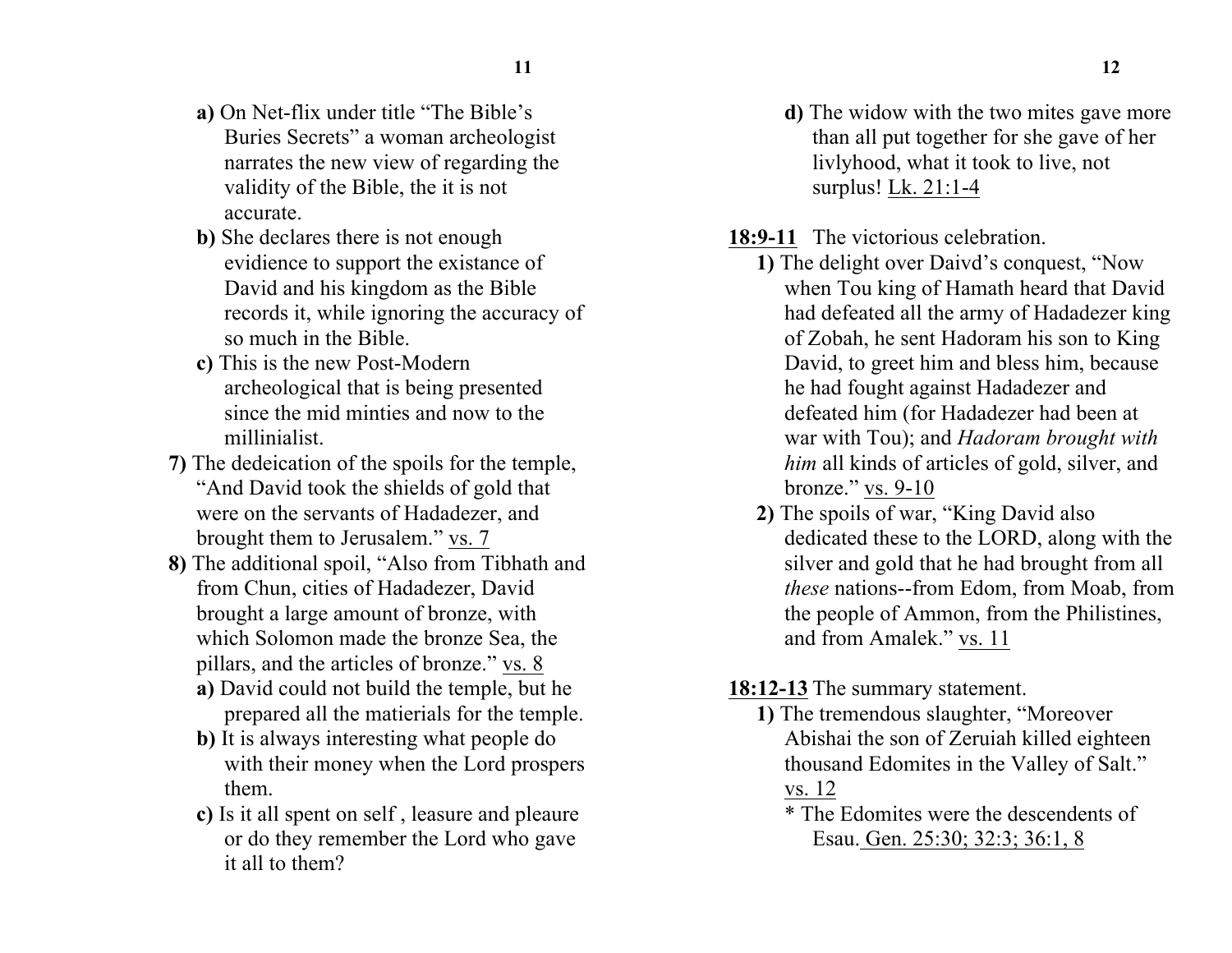- **2)** The submission of Edom, "He also put garrisons in Edom, and all the Edomites became David's servants.' vs. 13a
- **3)** The protector of David, "And the LORD preserved David wherever he went." vs. 13 \* All that David accomplished and was able to rule over was due to God!

**18:14-17** The cabinet of David.

- **1)** The riegning authority of David, "So David reigned over all Israel, and administered judgment and justice to all his people." vs. 14
- **2**) David's general, "Joab the son of Zeruiah *was* over the army." vs. 15a
- **3**) David's recorder "zakar" one who reminds, chief of protocal, "Jehoshaphat the son of Ahilud *was* recorder." vs. 15b
- **4**) David's priests, "Zadok the son of Ahitub and Abimelech the son of Abiathar *were* the priests." vs. 16a
- **5**) David's secretary of state, "Shavsha *was* the scribe." vs. 16b
- **6**) David's head of the professional foreign troops, "Benaiah the son of Jehoiada *was*  over the Cherethites and the Pelethites." vs. 17a
- **7)** David's advicers, "and David's sons *were* chief ministers at the king's side." vs. 17b
- **19:1-20-3** The war with the Amonites.
- **19:1-5** The war was instigated by a political insult.
	- **\*** The parallel passage. 2Sam. 10:1-19
	- **1)** The certain time, "It happened after this that Nahash the king of the people of Ammon died, and his son reigned in his place." vs. 1
	- **2)** The curtious act of sympathy by David. "Then David said, "I will show kindness to Hanun the son of Nahash, because his father showed kindness to me." So David sent messengers to comfort him concerning his father. And David's servants came to Hanun in the land of the people of Ammon to comfort him." vs. 2
		- **a)** The word for kindness is interesting, it's the word "hesed", it's a very key word of the Old Testament. It's the lovingkindness that is used for God when He made a covenant with Israel.
		- **b)** There was a covenant between David and this king and David was showing his love and his compassion for what had happened.
		- **c)** Faithful are the wounds of a friend, but deceitful are the kisses of the enemy. Prov. 27:6
	- **3)** The evil council of advisers to the kingd, "And the princes of the people of Ammon said to Hanun, "Do you think that David really honors your father because he has sent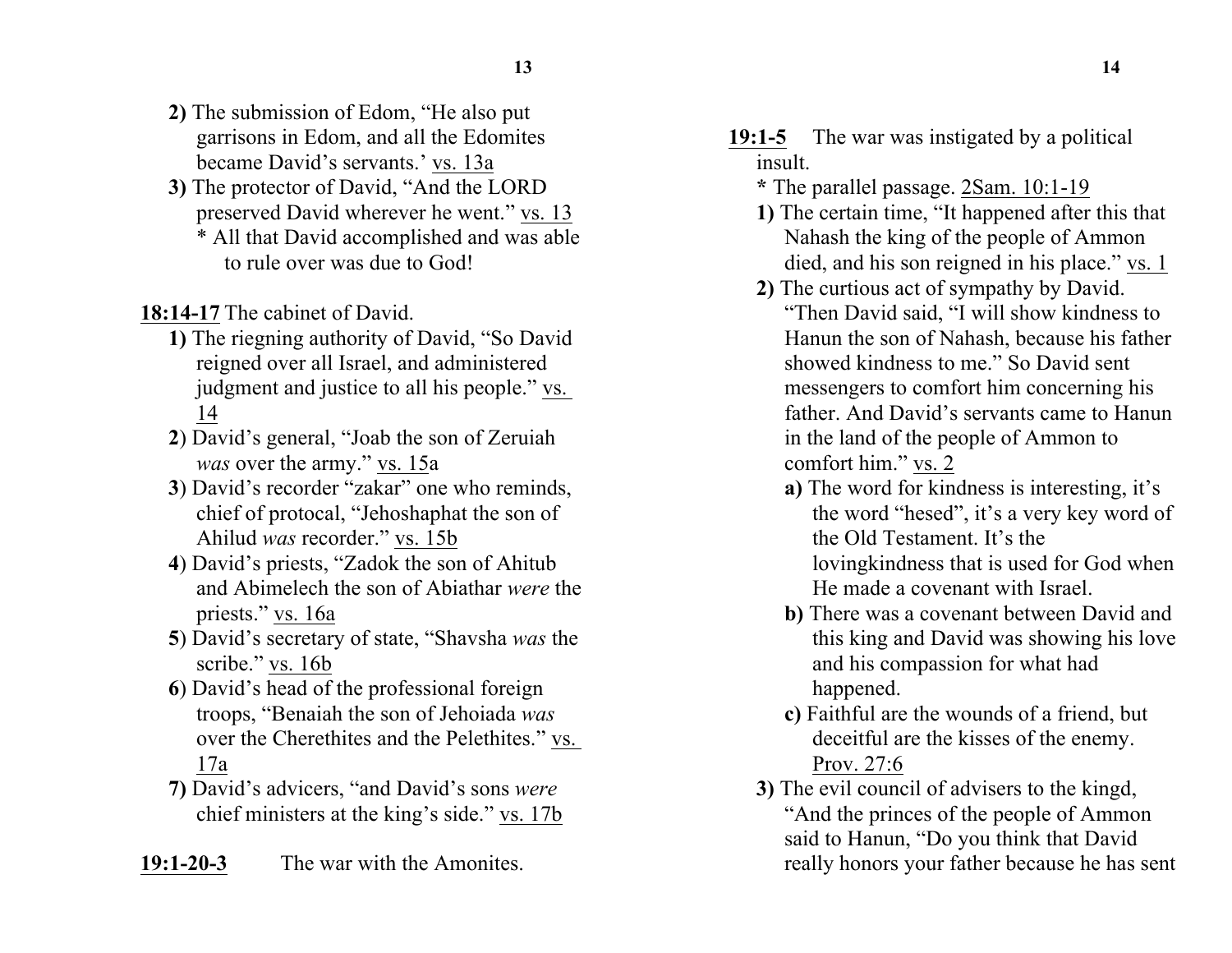comforters to you? Did his servants not come to you to search and to overthrow and to spy out the land?" vs. 3

- **a)** Like the council of the young men to Rehaboam to insult the people.
- **b)** Some people go from counciler to counciler till the find the one that tells them what they want to hera.
- **4)** The insulting act of the King, "Therefore Hanun took David's servants, shaved them, and cut off their garments in the middle, at their buttocks, and sent them away." vs. 4
- **5)** The insultng deed was communicated to David, "Then *some* went and told David about the men; and he sent to meet them, because the men were greatly ashamed. And the king said, "Wait at Jericho until your beards have grown, and *then* return." vs. 5
- **19:6-15** The preparation for war by Amon.war between Israel and Amon.
	- **1)** The Amonites knew they insulted David. vs. 6-7
		- **a)** They hires mercinaries, "When the people of Ammon saw that they had made themselves repulsive to David, Hanun and the people of Ammon sent a thousand talents of silver to hire for themselves chariots and horsemen from Mesopotamia, from Syrian Maachah, and from Zobah." vs. 6
- **b)** They came in full force to fight, "So they hired for themselves thirty-two thousand chariots, with the king of Maachah and his people, who came and encamped before Medeba. Also the people of Ammon gathered together from their cities, and came to battle." vs. 7
	- **\*** The decedents of Lot by his second daughter. Gen. 19:38
- **2)** The commission of Joab by David to defend Israel. vs. 8-11
	- **a)** The orders of David, "Now when David heard *of it*, he sent Joab and all the army of the mighty men." vs. 8
	- **b)** The senario, "Then the people of Ammon came out and put themselves in battle array before the gate of the city, and the kings who had come *were* by themselves in the field." vs. 9
	- **c)** The wise general divided his forces. vs. 10-11
		- **1))** "When Joab saw that the battle line was against him before and behind, he chose some of Israel's best and put *them* in battle array against the Syrians." vs. 10
		- **2))** And the rest of the people he put under the command of Abishai his brother, and they set *themselves* in battle array against the people of Ammon." vs. 11